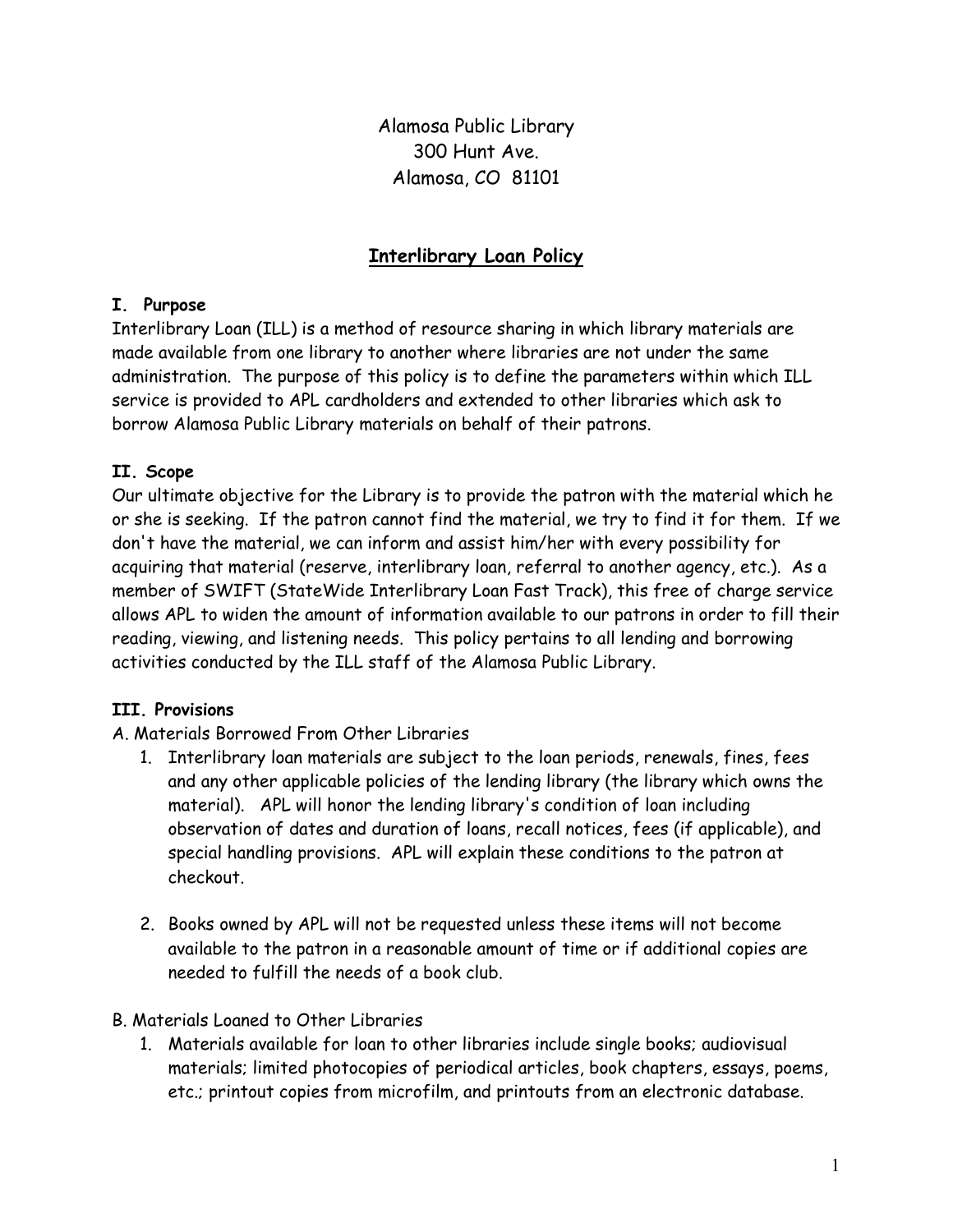- a. ILL staff may make one (1) copy of the following:
	- A chapter from a book,
	- An article from a periodical or newspaper,
	- A short story, short essay or short poem,
	- A chart, graph, diagram, drawing, cartoon, or picture from a book, periodical or newspaper.
- b. Notice of Copyright on Copied Material:
	- If the work has a formal copyright notice, photocopy the page where the copyright notice appears and attach it to the copied article.
	- If work has no formal copyright notice, attach a copy of the following statement to the copied work:

"The work from which this copy was made did not include a formal copyright notice. This work may be protected under US copyright Law (Title 17, USC), which governs reproduction, distribution, public display, and certain other uses of protected works. Uses may be allowed with permission from the rights holder; or if the copyright on the work has expired, or if the use is "fair use" or within another exemption. The user of this work is responsible for determining lawful uses."

- 2. Materials not available for loans include, downloadable materials, actual microfilm, items cataloged as reference materials, new-stickered items, materials with prohibitive replacement costs, or board books
- 3. The initial circulation period for materials loaned to other libraries is five (5) weeks. Extensions may be granted when requested and will be based on whether or not there is a local need for the materials.

## C. Limits and Fees

- 1. There is no overall limit on the number of ILL requests that any one patron may submit, but, at any given time, a limit of five ILL requests per patron can be processed. Items requested by an individual patron will be processed in the order received.
- 2. Materials will be borrowed from and loaned to libraries in the Continental United States. When borrowing, materials are always requested first from lenders who provide the materials at no cost. When a free source is not located, patrons are charged the fees specified by the lending library. Permission will be obtained from the patron before the request for any item with an associated fee is submitted.